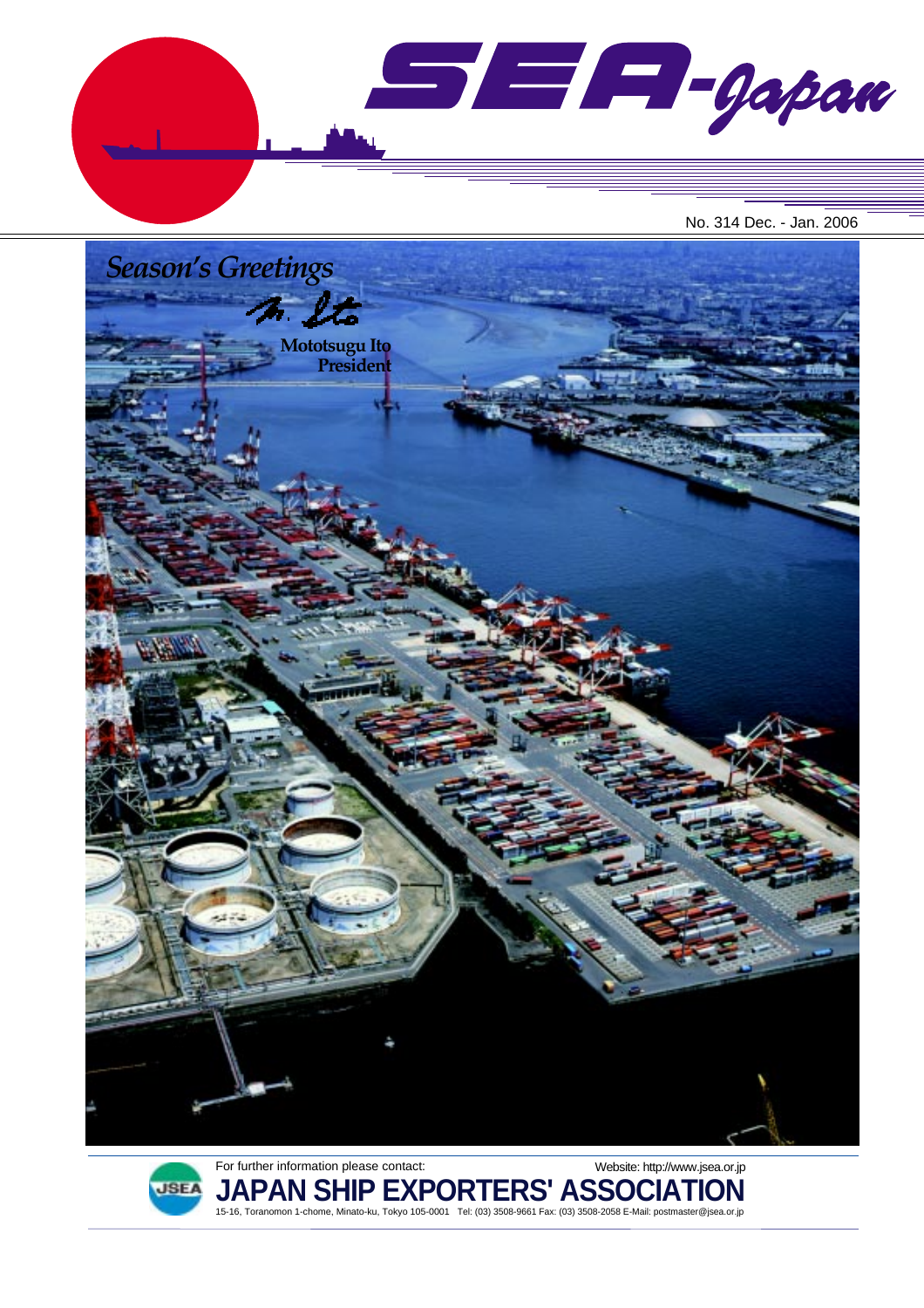**Topics No. 314 Dec.- Jan. Page 2**

### **MHI builds 10,000m3 suction hopper dredger for Suez Canal**

Mitsubishi Heavy Industries, Ltd. has completed construction of the largest trailing suction hopper dredger ever built in Japan at its Kobe Shipyard and Machinery Works and delivered the dredger to the Suez Canal Authority of Egypt. The vessel named *Mecca* is now engaged in canal dredging in the Suez Canal.

The *Mecca* has a through main deck, a poop deck and a deck house. One mud hold with a capacity of 10,000m3 is provided at the mid part of the vessel to obtain a moderate trim when the mud hold is loaded with soil and water.

The dredging system consists of two dredge pumps, two jet pumps, two trailing suction pipes, two drag heads (universal type and California type), two telescopic type over flow ducts and twenty conical bottom valves for dumping, a bow quick coupling for shore discharging and a bow nozzle for bow discharging (rainbow).

The dragheads, which can reach a maximum depth of 35m with trailing suction pipes on both sides of vessels, suck silt, mud, sand, and gravel with water using two dredge pumps (20,000m3/h x 23mTH x 2) driven through a clutch and a reduction gear box and controlled by dredge pump

Sasebo Heavy Industries Co., Ltd. (SSK) has completed the *Recoleta*, a Panamax tanker of 69,950DWT, for Empresa Naviera Petrolera Atlantica, S. A. (Argentina). The ship is the first 69,950DWT tanker series built by the company.

The cargo tank capacity of the vessel is the largest among the Panamax type of tanker. The cargo oil compartment consists of 14 tanks including slop tanks, which have double hull construction for both ship sides and bottom. The fuel oil tanks and diesel oil tanks are also the double hull type.

Lloyd's Ship Right Notations (SDA, FDA+, CM) are applied to ensure 25 year fatigue strength. Cargo oil pipes consist of three different lines, and these permit handling of maximum motors (max. 3,300kW).

The dredged materials are loaded into the hopper and can be concentrated in the hopper by an overflow duct that will result in highly efficient loading. The



dredged materials are dumped by twenty conical bottom valves installed on the bottom of the hopper, or discharged through the bow coupling connected by rubber hoses to the shore, or discharged through the bow nozzle, which is also known as "rainbow" according to the configuration.

The vessel features the most advanced control system for dredging, the Dredge Control Monitoring System (DCMS), which monitors all dredging processes and enables automated operation. Two main diesel engines, two auxiliary generator engines, and one emergency generator engine are equipped in the engine room. Each main engine drives two main AC generators via a flexible coupling from one side, and a controllable pitch propeller via an air operated

### **SSK completes 69,950DWT Panamax tanker Recoleta**

three different kinds of oils simultaneously.

A remote monitoring and controlling console is installed for handling the cargo. At the console, centralized operation of valves and cargo oil pumps with a self-stripping unit in cargo oil tanks can be achieved efficiently.

Deadweight tonnage is limited to 69,950mt due to Argentina Freeboard Requirements. The ship size is suitable to carry 75,000mt of cargo oil for other major shipping countries such

elastic friction clutch coupling and a reduction gear box from the other side.

The four main generators have adequate capacity for all loading conditions during the dredging operation cycle and bow discharge operation cycle with suitable reserve power. Two main generators cover all electricity service during navigation and one auxiliary engine during mooring or anchoring.

Principal Particulars L (o.a.) x B x D x d: 127.5m x 26.0m x 10.7m x 8.65m (operation) DWT/GT: 16,865 t/11,316t Main engine: MAN B&W 8L48/60 x 2 units Classification: BV Free running: 15.57kt Dredging: 2 - 5kt Complement: 74

as Liberia and Panama. Principal particulars L (b.p.) x B x D x d: 220.50m x 32.26m x 20.60m x 13.43m (summer draft) DWT/GT: 69,950mt/42,014 Cargo tank capacity: 85,056m<sup>3</sup> Main engine: B&W7S50MC-C x 1 unit MCR: 11,060kW x 127.0rpm NCR: 9,950kW x 122.6rpm Speed, service: abt. 15.1kts Classification: LR

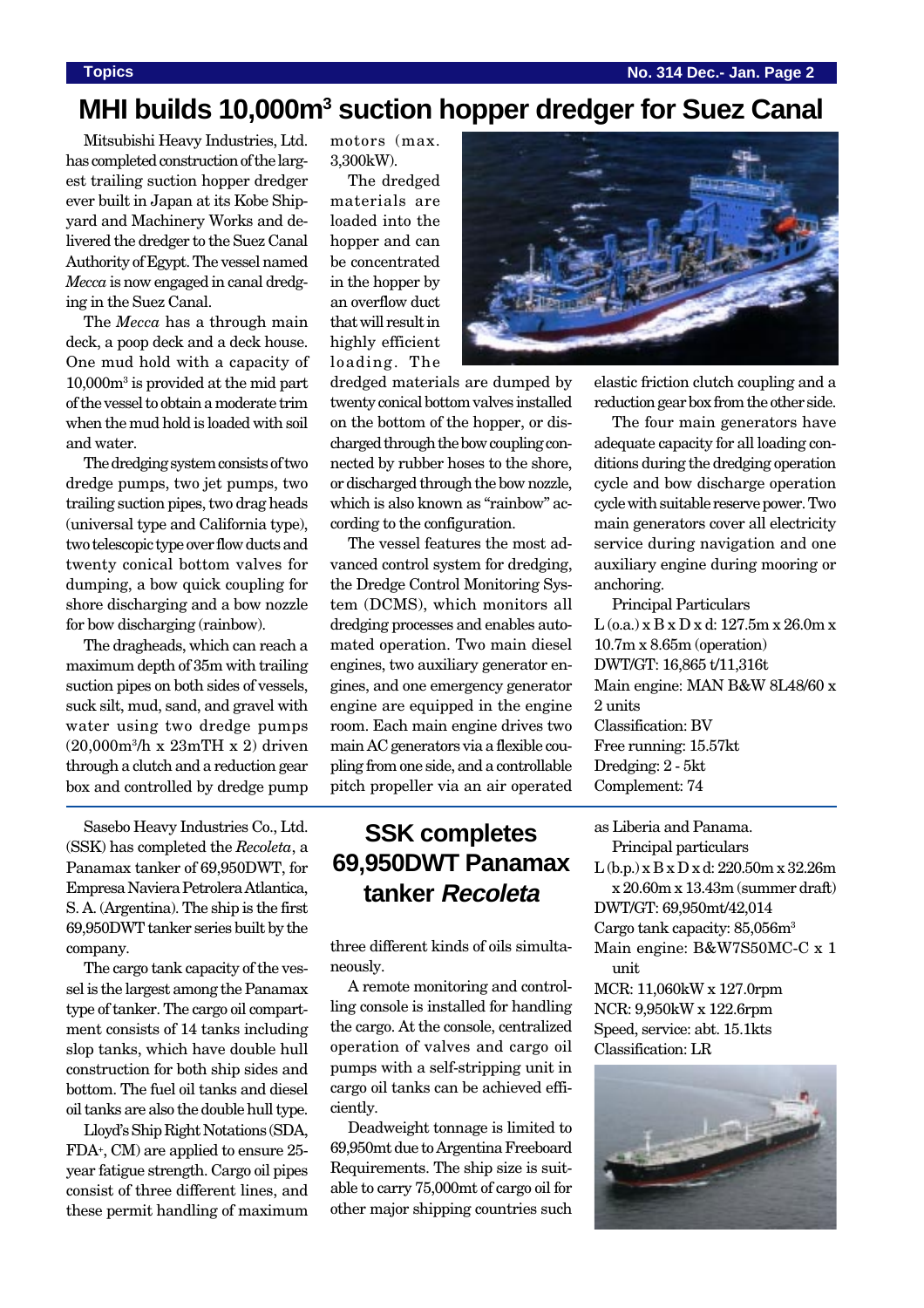### **Topics No. 314 Dec.- Jan. Page 3**

# Namura completes Aframax tanker for Seaway Navigation

Namura Shipbuilding Co., Ltd. has completed the 105,000DWT tanker, *Seapacis* (HN: 261), for Seaway Navigation Ltd. of the Valles Steamship Group (Valles), Hong Kong, at the Imari Shipyard & Works.

Namura has built up a long and close business relationship with Valles for about 40 years, and has constructed many handy bulkers and Aframax tankers. Namura has another Aframax tanker on its order book for the same group, which will be delivered in the latter half of 2006.

The naming and delivery ceremony for the *Seapacis* was held at the Imari Shipyard on Sept. 9 and attended by Mr. K. M. Koo, chairman of Valles, Mr. David Koo, managing director of Valles, Mrs. Gloria Massucci, spouse of Mr. Angelo Taraborrelli, COO of Italian oil giant ENI, and Mr. T. Namura, president of Namura together with other honorable



guests. The vessel was named by Mrs. Gloria Massucci.

Principal particulars

L (b.p.) x B x D x d: 232.00m x 42.00m x 21.20m x 14.943m DWT/GT: 105,747t/56,489t Main engine: Hitachi B&W 6S60MC

diesel x 1 unit Output: 12,240 kW x 105.0rpm Speed, trial max.: 15.35kt Ship type: Crude oil carrier Classification: ABS Completion Sept. 9, 2005

## Imabari completes product tanker Orange Express

Imabari Shipbuilding Co., Ltd. recently completed the 48,000DWT type product oil carrier, *Orange Express*, (HN: SZ232) for the owner, Paraiso Shipping S. A. at Iwagi Zosen Co., Ltd. of the Imabari group.

The *Orange Express* is the 13th vessel of the series that Imabari has developed as a flush decker type ocean going oil carrier with a single screw driven by a diesel engine suitable for carrying product oils and crude oils.

The vessel is the continuous flush deck type, and the main hull is the double hull type for ensuring the safety of the cargo compartment based on current regulations. The compartment is divided by 8 transversal bulkheads and 1 longitudinal center bulkhead into 16 cargo oil tanks, 2 slop tanks and 1 residue tank.

The vessel is designed with the deck transverse beam construction system for easy cleaning of the cargo tanks, providing owners and operators with superior cost performance. The vessel has 4 independent cargo oil main pipes and 4 cargo oil main pumps with a capacity of 1,250t/h at 120mTH, each driven by an electric motor located in the pump room and remotely operated from the cargo oil control room. The main system of cargo pipe lines is arranged to permit each cargo oil pump to take suction from either group of tanks and to discharge to the cargo oil main line.

The water ballast system has 1

main line connected with 1 water ballast pump of 1,500t/h at 30mTH, which is driven by an electric motor remotely operated from the cargo oil control room. The main propulsion unit is a MitsuiMAN B&W 2 stroke, single acting type diesel engine which is highly reliable and easy to maintain.

The controlling and monitoring equipment for the propulsion plant and associated ship service systems are assembled and installed in the engine control room to obtain the same effect on the handling for both operations at normal control and local monitoring.

Principal particulars

 $L$  (o.a.) x  $L$  (b.p.) x  $B$  x  $D$  x d: 179.99m x 172.00m x 32.20m x 19.05m x 12.486m (ext.)

DWT/GT: 48,673t/28,799t

Cargo tank capacity: 57,289.382m3  $(100\%)$ 

Main engine: Mitsui-MAN B&W 6S60MC-C x 1 unit

MCR: 9,480 kW x 127 rpm

NOR: 8,060 kW x 120 rpm (85%MCR)

Boiler: Water tube type 30,000kg/h x 1.6MPa x 1 unit

- Exhaust gas economizer: 1,150kg/h x 0.6Mpa x 1 unit
- Main diesel generator: 550kVA x 900rpm x 3 units
- Speed, service: 15.1kt
- Endurance: abt. 17,600 nmiles
- Complement: 25

Class: NK

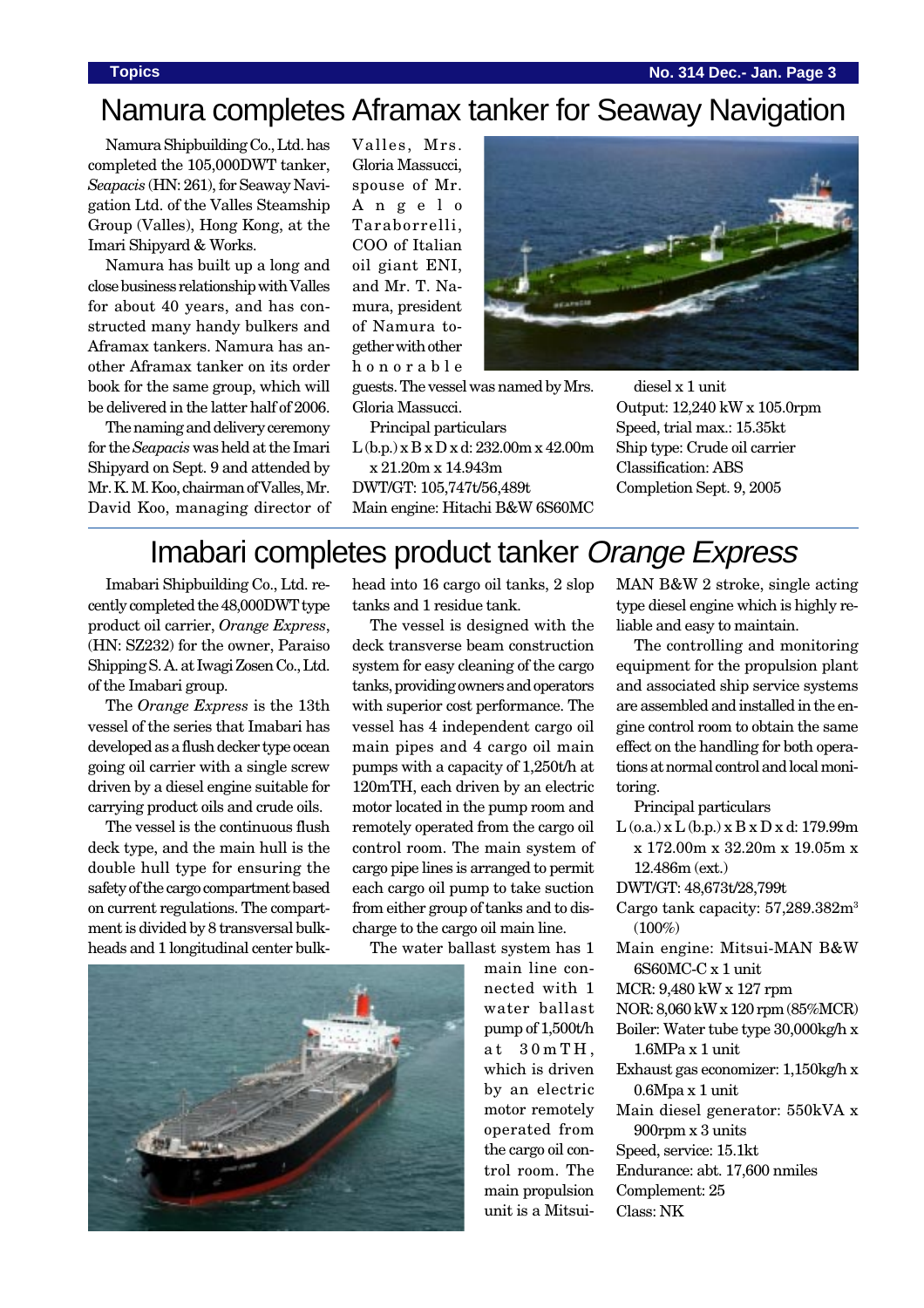# Oshima completes 72,500 DWT caustic soda/bulk carrier

Oshima Shipbuilding Co., Ltd. has delivered the 72,500DWT caustic soda/bulk carrier (CABU), *Bantry*, to CABU V Investment, Inc.

The vessel is the fifth of the CABU series being built by the company. The *Bantry* adopts the Oshima High-Lift Ladder for increased maneuverability and less speed loss, with the same performance as the Schilling rudder. Flipper Fins are also used for improved propulsive performance and more economical transportation cost.

The CABU series can transport a variety of cargoes, i.e., ordinary cargoes such as coal, grain, ore, etc., and special cargoes such as bauxite, aggregates, limestone, D.R.I. and alumina. Furthermore, caustic soda as liquid cargo can be loaded in Nos. 2, 4, and 6 holds.

Submerged pumps are provided for Nos. 2, 4 and 6 cargo holds for unloading liquid cargo. Many special features for loading caustic soda are provided.

The following items are added to the specifications of the conventional bulk carrier.

Double hull construction for the following items: IACS BC Safety, damage stability, maintenance and inspection work



Hull No.: 10415

for side construction, and easy cargo handling and easy hold cleaning. Pump room in front of engine room. Duct keel for no FOT in double bottom neighboring caustic soda holds. Liquid tight side rolling hatch cover for caustic soda holds. Emergency towing system and safe access on hatch cover in accordance with IMO requirements for tankers.

Ship type: Bulk Carrier L (o.a.) x L (b.p.) x B x D x d: 225m x 216m x 32.26m x 18.9m x 13.922m DWT/GT: 72,562t/38,883t Main engine: Kawasaki MAN B&W 7S50MC-C x 1 unit Service speed: 14.4kt Class: DNV Complement: 27 Completion: Aug. 11, 2005

# Onomichi completes tanker, Felicity, for Reed Trading

Principal particulars

Onomichi Dockyard Co., Ltd. has designed and built the 71,000DWT oil tanker, *Felicity*, for Reed Trading Ltd. (Liberia). The vessel is the fourth 70,000 class oil tanker of the single continuous decker type and built with double-hull and double-bottom structures. The vessel can carry about 82,000m3 of crude oil, NGL, and dirty petroleum products.

The vessel has acquired the ABSsafe hull, and design assurance and construction accuracy during shipbuilding are managed by SHCM. Structural and fatigue strengths of the vessel are ensured to be more reliable. The main engine uses the MAN-B&W 6S60MC diesel engine that complies with  $NO<sub>x</sub>$  discharge regulation. The

fuel oil consumption is about 45.3t/ day, and the endurance is 17,600 n. miles.

The vessel is also designed to be environment friendly and work load on the crew is reduced by fitting a port anti-pollution system at the stern tube seal and fitting a central cooling fresh water system.

### **Principal particulars**



L (o.a.) x L (p.p.) x B x D x d: 228.56m x 218.00m x 32.20m x19.60m x 13.7m DWT: 71,029t GT: 38,842t Main engine: MAN B&W 6S60MC (Mark-VI) diesel x 1 unit MCR (kW x rpm): 12,240kW x 105 min-1 NOR (kW x rpm): 11,020kW x 101.4 min-1 Speed, service: 15.9kt Complement 28 p Classification BV Handling gears Cargo pumps: 2,000m3 /h x 125m t.h. x 3 units Loading capacity: 82,013m<sup>3</sup> Completion: July 13, 2005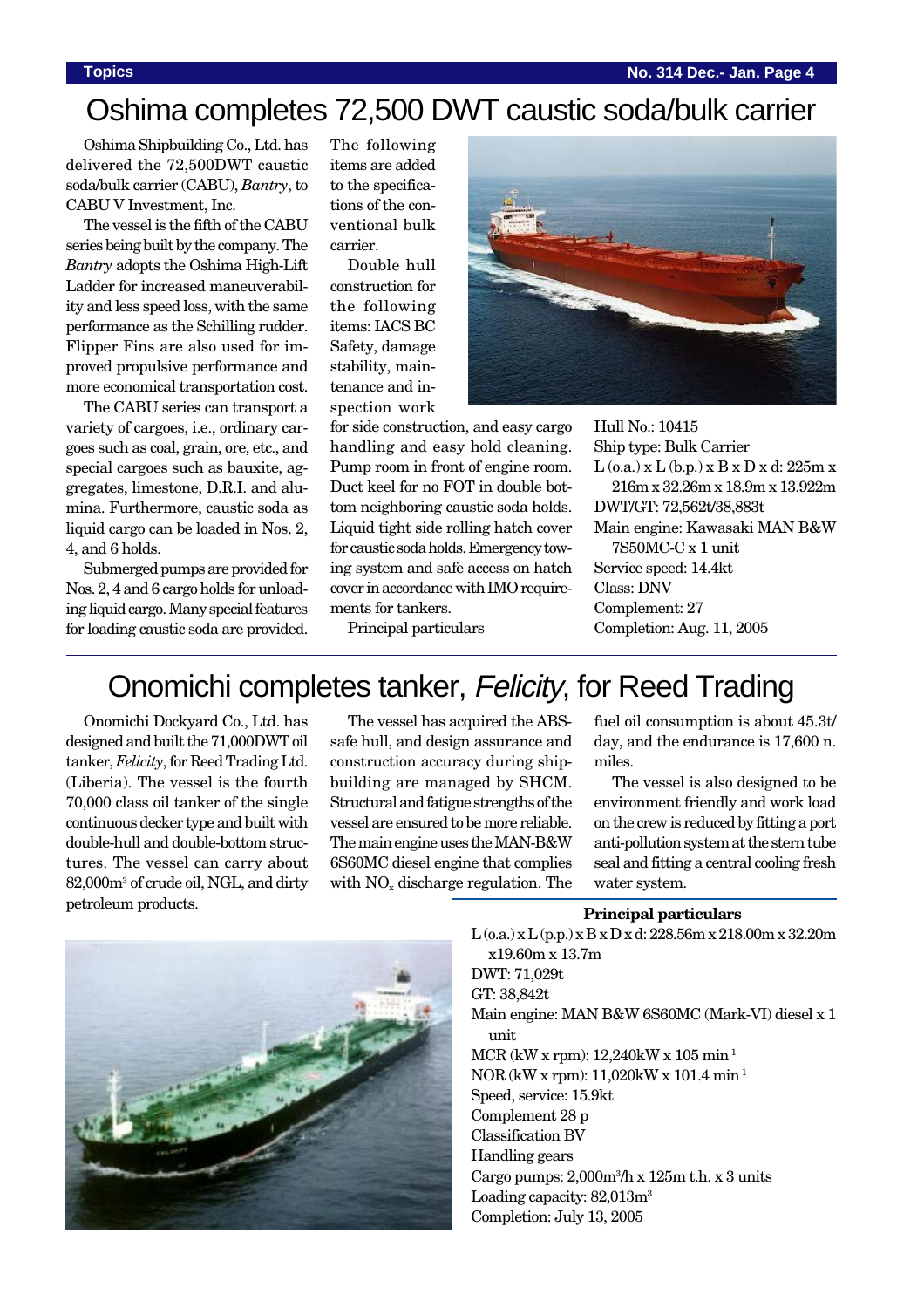### MES customer support system, e-GICS, accepted by over 600 vessels

Mitsui Engineering & Shipbuilding Co., Ltd. (MES) and its subsidiary company MES Technoservice Co., Ltd. have begun sales of the electronic Global Internet Customer Support (e-GICS) System, which uses communication satellites and the Internet, to an enthusiastic customer response, with over 600 ships joining the e-GICS System in one year.

With the e-GICS System on the Internet, performance diagnosis of the main engine, maintenance diagnosis of the main parts, relevant technical information, consulting services with a Q & A function and engine parts "quick order" service are available to customers with Mitsui MAN B&W marine diesel engines.

The e-GICS System is based upon the Internet with ASP (Application Service Provider) system configuration so that users can easily access the system with a personal computer 'any place, anytime'. MES believes that such a convenient, reliable and efficient system will be a useful and highly valued tool for customers.

MES is a senior licensee of MAN B&W Diesel A/S and is the biggest marine engine manufacturer in Japan with a domestic market share of 40% of low speed marine main diesel. Technical know-how accumulated over the years has enabled MES to develop a comprehensive after-sales service system to analyze and diagnose the performance and maintenance data of engines in service. With advances in IT technology and the enhancement of the IT environment, data from ships in service, shipping companies, ship management companies and MES can be integrated on the Internet with MES to speed up and augment information exchange.

Many users appreciate the automatic diagnosis for quick response and the unified management of relevant information, which is a significant improvement on conventional maintenance and management methods. Now, MES is offering a 2-month free trial of the e-GICS System to allow customers a chance to experience the advantages under actual operating conditions.



### Toyohashi completes 3,081TEU container carrier Kota Kaya

Toyohashi Shipbuilding Co., Ltd. completed construction of the 3,081TEU container carrier, *Kota Kaya*, for Pacific International Lines (Pte) Ltd. of Singapore in August.

The *Kota Kaya* can also carry reefer containers. The carrier has five holds forward of the engine room and one aft. Containers are stowed in 13 rows and five to eight tiers on hatches and ten rows and six tiers in the holds. 310FEUs of air-cooled reefer containers can be stowed in the hold and on the hatches. Dangerous cargo containers are stowed on hatches and in Nos. 1, 2, 3 and 4 holds.



The vessel is equipped with an auto-heel control system for safe operation, and a bow thruster for effective maneuverability in ports, and elevator for accessibility.

A low-speed, long-stroke, fuel-efficient main diesel engine MITSUI MAN-B&W 7S70MC-C, is equipped. The high performance propeller with a turbo ring reduces fuel oil consumption.

Principal particulars

 $L$  (o.a.) x  $L$  (b.p.) x  $B$  x  $D$  x d: 233.17m x 220.00m x 32.20m x 17.10m x 11.70m

DWT/GT: 39,932t/31,070t

Main engine: MITSUI-MAN B&W

7S70MC-C diesel x 1 unit  $MCR: 21735$  kW x  $91$ min<sup>-1</sup> (rpm) NOR: 19 562 kW x 88min<sup>-1</sup> (rpm) Speed, service 22.0kt Complement: 25 Classification: NK